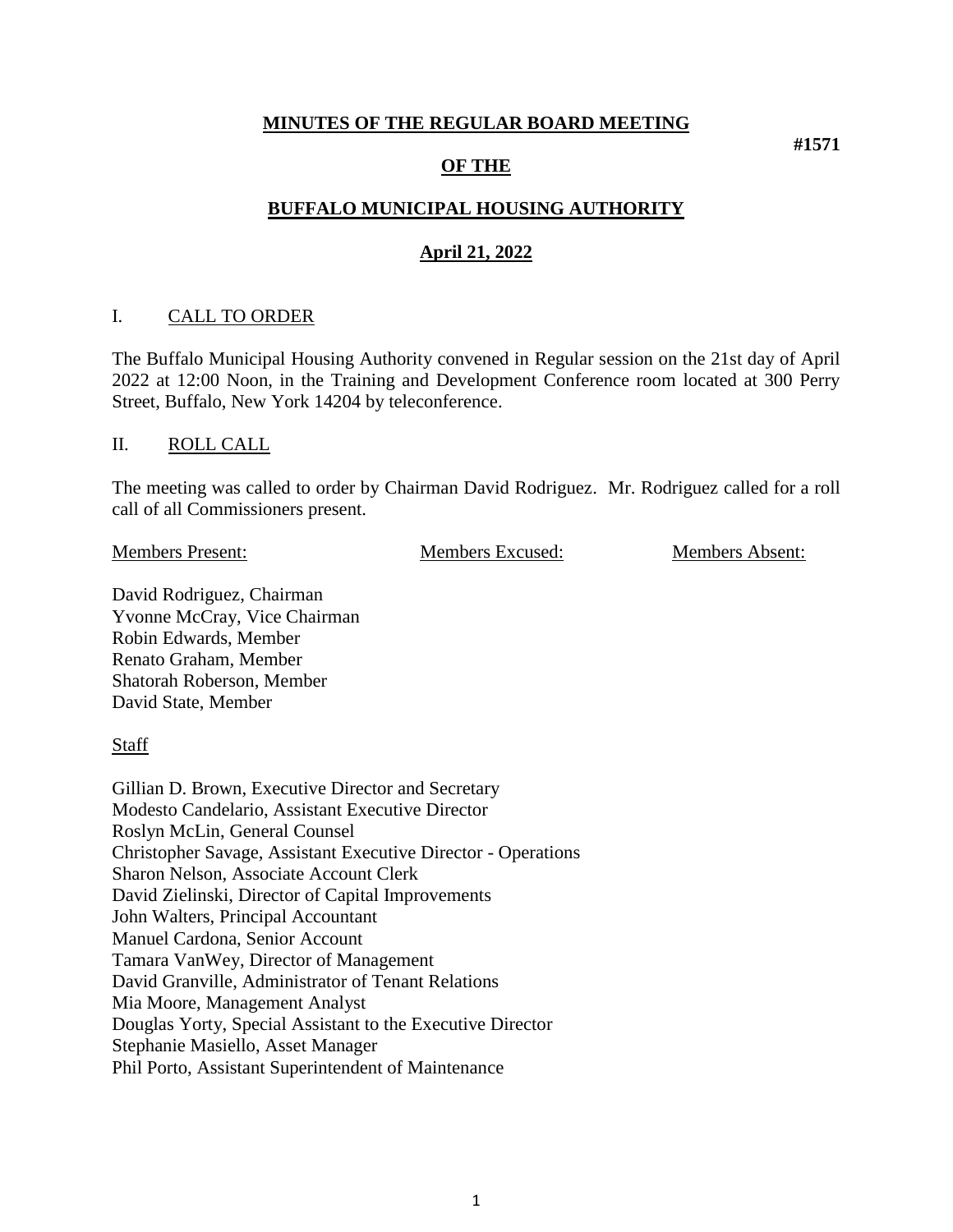### **Others**

Raine Schreiner, CVR Associates Connie Stroh, CVR Associates Linda Goodman, Norstar Malcolm Aaron Ertha, Comptroller's Office Tara Craig, Martha Mitchell Center Emily Robinson, President Ken\Lang Resident Council Leonard Williams, Member Ken\Lang Resident Council Brian Sarama, Beacon Communities LeAnn Hanfield, Beacon Communities Nicole Ferra, Beacon Communities Ken Paulin, M&T Bank

There were also other individuals who sign into the meeting on the Zoom link provided on the BMHA website.

## III. APPROVAL OF THE AGENDA

Ms. McCray made a motion to accept the Agenda for today's meeting; Ms. Roberson seconded. The motion was carried unanimously.

### IV. APPROVAL OF THE MINUTES

Mr. Graham made a motion to approve the Minutes from the Regular Board Meeting of March 17, 2022; Ms. Edwards seconded. The motion to approve was passed. The Minutes were thereupon duly adopted.

#### V. RESOLUTIONS

## 2022.04.21.**1** *Approval of Write Off of Tenant Accounts Receivable for the NY002 LIPH Program and Marine Drive at December 31, 2021*

Submitted by Gillian Brown, Executive Director to Authority Commissioners. Ms. McCray made a motion to approve this item; Ms. Roberson seconded. After discussion, the motion to was carried unanimously.

## 2022.04.21.**2** *To Approve Amendment No. 1 to the Contract with Lothrop Associates LLP Architects BMHA Job No. 20-27-CF Professional Architect and Engineering Services for Renovations at F.A. Sedita Apartments.*

Submitted by Gillian Brown, Executive Director to Authority Commissioners. Ms. McCray made a motion to approve this item; Mr. State seconded. After discussion, the motion to approve was carried unanimously.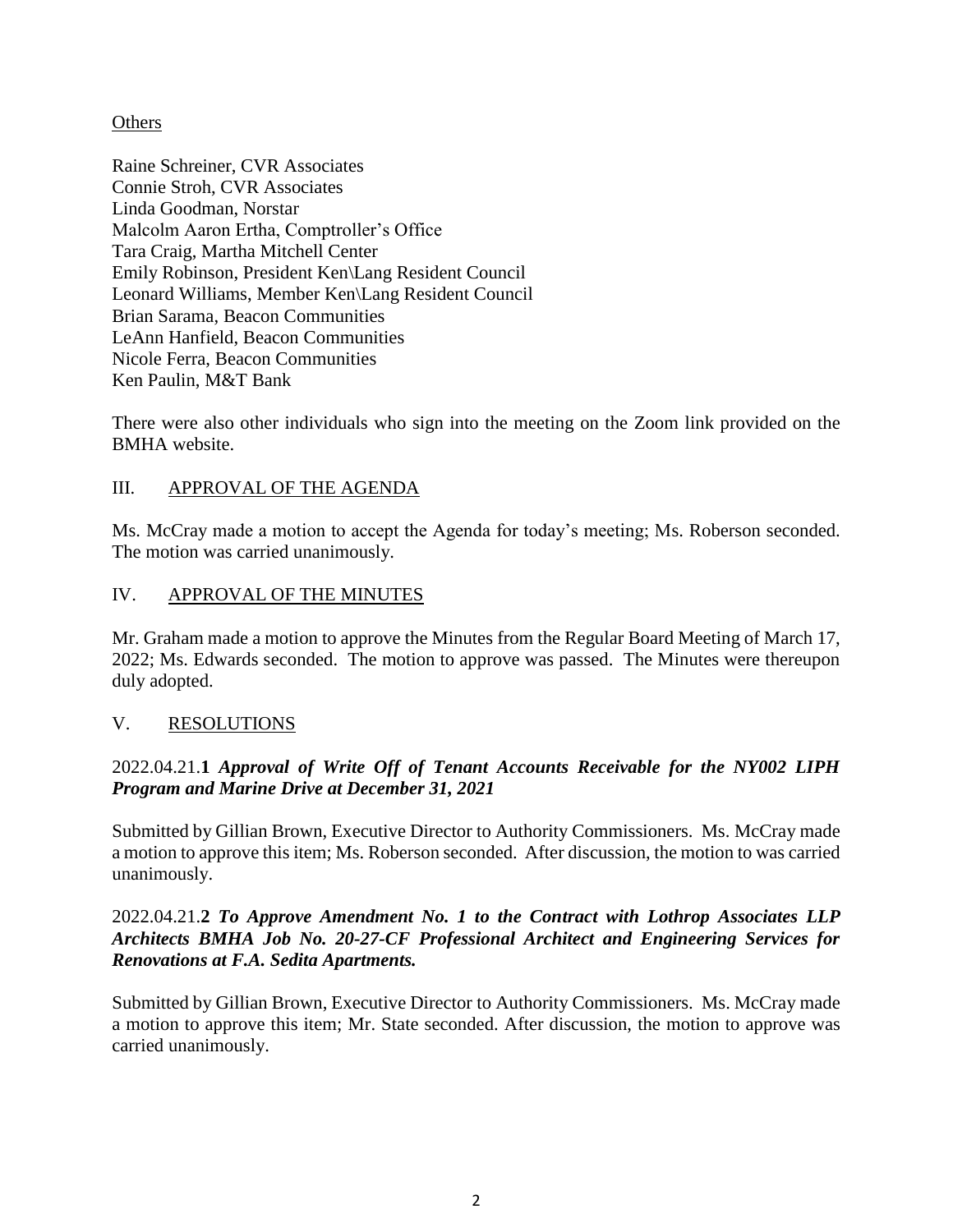## 2022.04.21.**4** *To Approve the Executive Director to Execute a Contract with Buffalo Landscaping In The Amount of \$95,380 and DMJ Property Services In The Amount Of \$48,438 for Landscaping Services at Eighteen (18) BMHA Developments***.**

Submitted by Gillian Brown, Executive Director to Authority Commissioners. Ms. McCray made a motion to approve this item, Ms. Roberson seconded. During discussion Ms. Edwards wanted it noted she had some concern regarding granting this contract to a company who didn't do a quality job last year. There was a roll call vote for approval of this item. The motion to approve this item was passed. Commissioners Rodriguez, McCray, Roberson and State voted to approve; Commissioners Graham and Edwards opposed.

## 2022.04.17.**4** *To Approve the Assignment of Designated Developer Status by Norstar Development to Beacon Communities, LLC*

Submitted by Gillian Brown, Executive Director to Authority Commissioners. Mr. Brown gave a brief background of the two companies. He stated Norstar was being acquired and merging with Beacon Communities and stated there were representatives from both companies on the line and available to answer any questions. Ms. McCray made a motion to approve this item, Ms. Roberson seconded. Linda Goodman from Norstar, LeAnn Hanfield and Nicole Ferra from Beacon Communities introduced themselves and discussed the merger. After discussion and a roll call vote, the motion to approve this item was passed. Commissioners Rodriguez, McCray, Roberson and State voted to approve; Commissioners Graham and Edwards opposed.

### 2022.04.17.**5** *To Approve to Authorize the Executive Director to Prepare and Submit a Rental Assistance Demonstration (RAD) Program Application for Commodore Perry Homes with the U.S. Department of Housing and Urban Development (HUD) and Certifying an Agreement to Comply with all Requirements of the Program and Applicable Notices.*

Submitted by Gillian Brown, Executive Director to Authority Commissioners. Ms. McCray made a motion to approve this item, Mr. State seconded. The motion to approve was carried unanimously.

## 2022.04.17.**6** *To Approve the Agency Wide Operating Budget for Asset Management Projects (AMPS), Central Office Cost Center, Marine Drive and Section 8 for Fiscal Year 7/1/2022 to 6/30/2023 and BFSA Four Year Plan.*

Submitted by Gillian Brown, Executive Director to Authority Commissioners. Ms. McCray made a motion to approve this item, Ms. Roberson seconded. Mr. Brown stated at the direction of Chairman Rodriguez there was a subsequent budget workshop after the Committee meeting on Zoom and in person. Ms. Edwards wanted the record to reflect that they should have received something of this magnitude at least two weeks prior to a budget workshop and discussion on it. There was a roll call vote for approval of this item. The motion to approve this item was passed. Commissioners Rodriguez, McCray, Roberson and State voted to approve; Commissioners Graham and Edwards opposed.